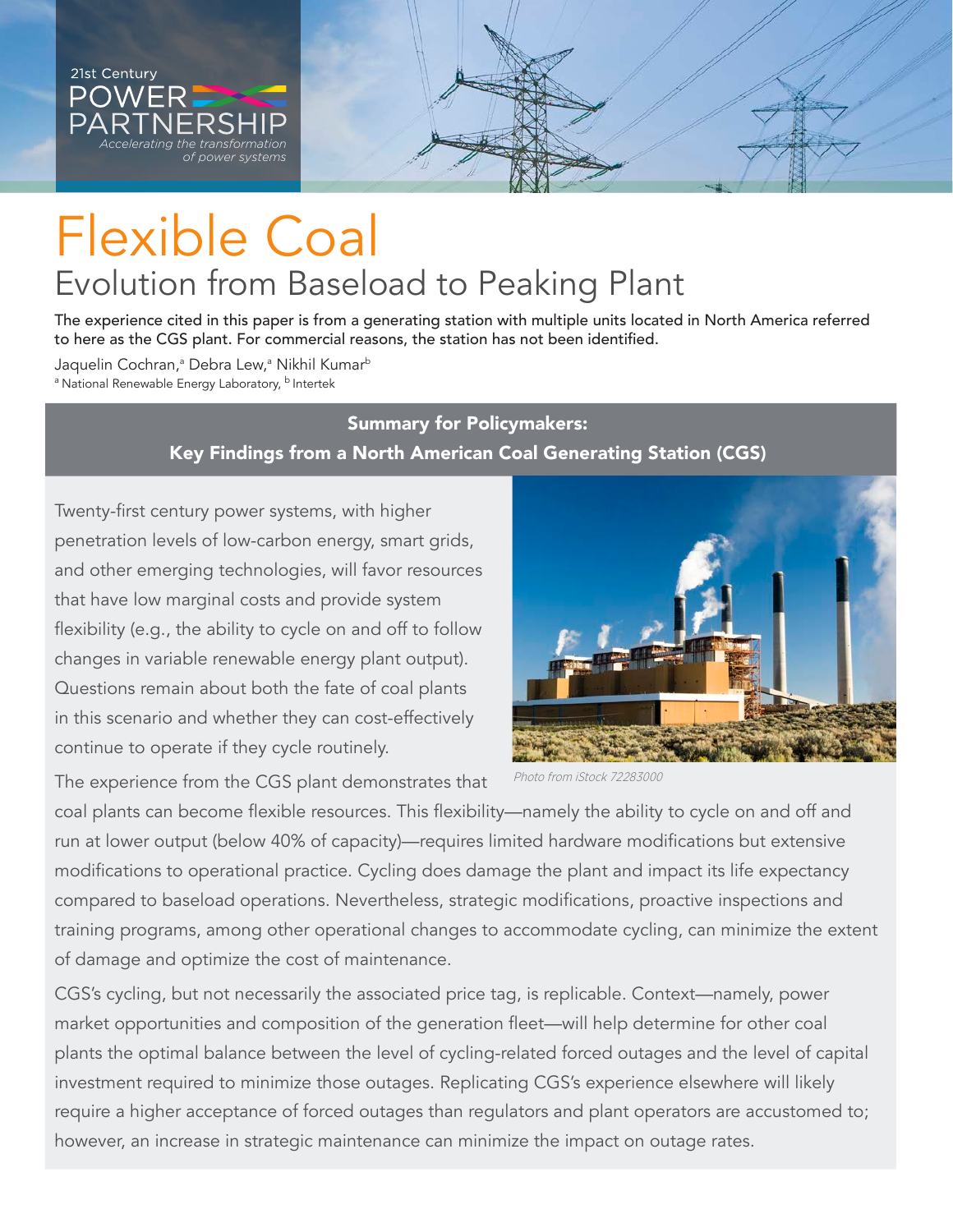### 21st Century **POWER**  $\overline{\mathsf{PARTNERSHIP}}$

*of power systems*

Many power systems the world over are being reshaped by new economic and political landscapes, which have resulted in increased investments in renewable energy, distributed energy technologies, and natural gas. This transformation will likely yield a substantial reduction in coal-generated electricity. For example, to reduce greenhouse gas emissions, Ontario, Canada is phasing out the use of coal by the end of 2014.

As power systems undertake this transition, questions remain about the fate of coal plants and how their operations may change in systems with increasing penetration levels of variable renewable energy, such as wind and solar. Future power systems may need more flexible generation resources. These resources can be characterized by the ability to cycle on and off and run at low minimum loads to complement variations in output from high penetration levels of renewable energy.

Coal plants are perceived to be unable to sustain extended periods of cycling—however, some coal plants, including the one featured in this case study, have been cycling for decades. CGS has at times cycled on and off as many as four times a day to meet morning and afternoon peak demand (see "Attributes of Flexibility" sidebar). It is one of a few coal plants worldwide to accomplish this level of flexibility. Yet, it was originally intended to run as a baseload unit, rarely to be turned down or off.

#### Attributes of Flexibility at CGS

- **EXECT** Start up and shut down on the same day, even twice daily (e.g., run from 5:00 a.m. to 10:00 a.m. and again from 4:00 p.m. to 8:00 p.m.)
- **EXECT:** Load follow and run at minimum generation levels: from 480 megawatt (MW) max net capacity per unit to 90-MW net, and even to 60-MW net (for up to 6 hours) with gas support
- **•** Provide automatic generation control (until recently when the feature was retired)
- **•** Operate at sliding pressure, from 8 to 9 megapascals, which increases efficiency and flexibility at part loads

Although CGS's need for flexibility predates the rise of renewable energy, the experiences at CGS illustrate how older baseload coal units could be incentivized and modified to complement peak power demand in a system with significant low-variable cost natural gas and renewable energy. It must also be noted that CGS had some initial design advantages in terms of the boiler design and availability of gas igniters that supported its operational regime.

This case study reviews how power plants intended to run at baseload can evolve to serve other system needs. The CGS case illustrates the types of changes that may occur in global power systems, especially those with legacy plants. CGS's experiences challenge conventional wisdom about the limitations of coal plants and helps policymakers better understand how to formulate policy and make investment decisions in the transformation toward low-carbon power systems.

After considering the historical context for CGS's flexibility, this document reviews the technical details of cycling: the problems that can emerge from operating the plants as intermediate and peaking plants, and modifications to the plant and operating systems that enabled the coal plant to achieve this flexibility. It concludes with reviews of the implications for costs and emissions, and the extent to which these changes could be replicated.

## Historical Context for Flexibility at the CGS Plant

CGS was intended to run at 80% annual capacity factor when it came online in the 1970s, but the addition of nuclear power soon thereafter displaced coal as baseload generation. As a result, CGS typically ran at 50% annual capacity factor until the early 1990s. To understand the impacts of "two-shifting" (i.e., cycling on and off in one day), considerable research was conducted in the 1980s, and plant operations, the steam generator, and supporting equipment were modified as a result.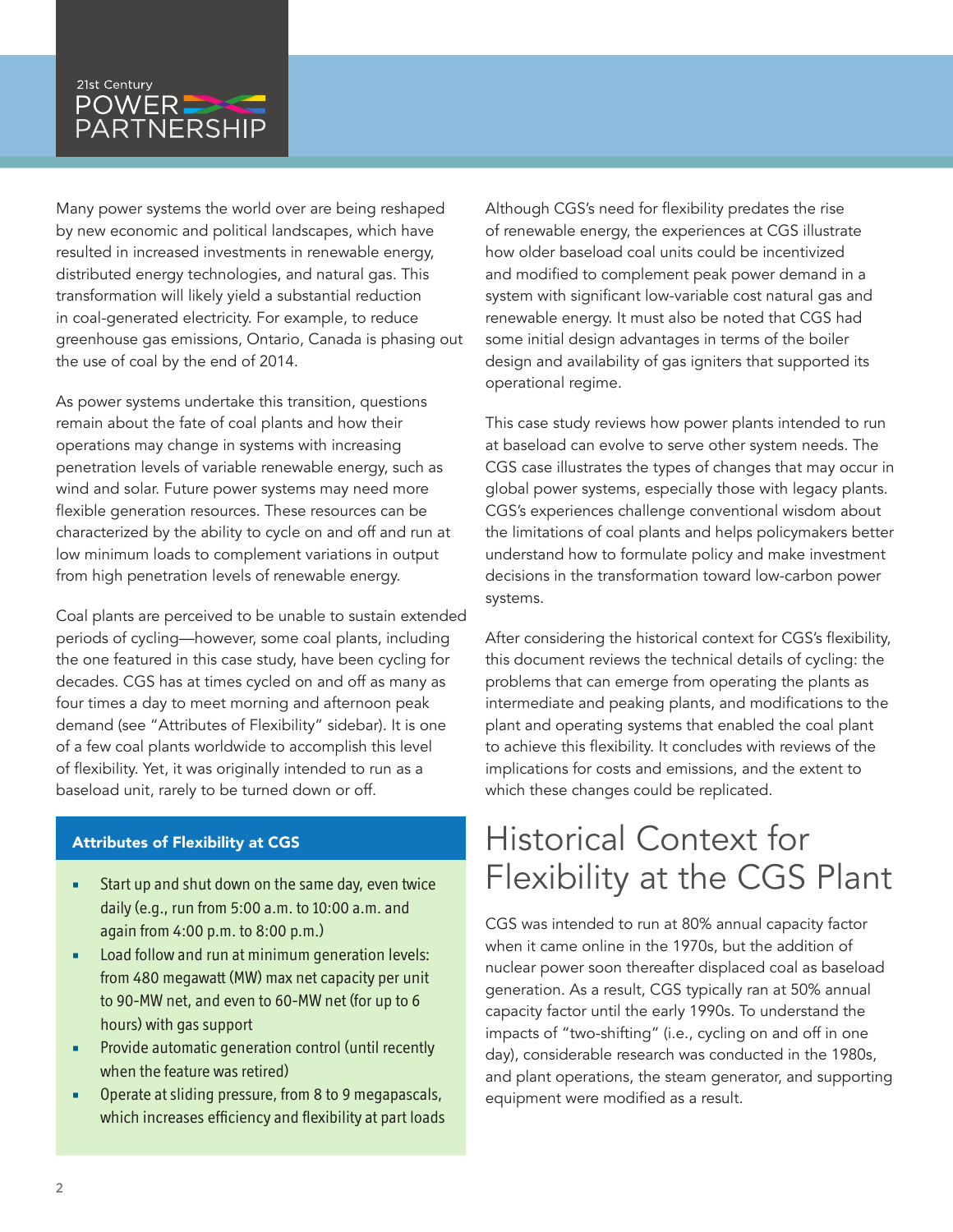After a competitive market was introduced in the early 2000s, the plant was operated for longer periods at full plant output. But, this period was also marked by significant forced outages. For example, in 2004 the equivalent forced outage rate (EFOR), a measure of a plant's unreliability, was 32%, which represents the accumulated latent damage from the cycling CGS performed in the 1990s.<sup>1</sup>

The competitive market created the incentive for CGS units to continue to be able to operate flexibly, for example, that they be able to two-shift and operate at reduced output below intended minimum load. In this market context, decisions to modify the plant, replace parts, and lower EFOR were evaluated piecemeal, based on profit potential (e.g., expected peak demand, prices, and potential order of the plant within the market dispatch). Cycling with fewer generating hours increases equipment wear and tear, which reduces a plant's cost competitiveness, which for CGS reduced the ability of its owner to justify plant modifications and projects. Although the market allows expected start-up costs to be included with a bid, these costs are part of the dispatch optimization. Therefore, if start-up costs are bid too high, the CGS units will not be dispatched. Management knew of the impact, but did not determine the actual wear and tear related costs from the cycling at CGS.

## Cycling at CGS— Technical Details

## Impact of Cycling and Operating at Minimum Load Levels

The coal units at the CGS plant were designed to run at full output and start cold only a few times a year. However, each coal unit has experienced an average of 1,760 starts, including 523 cold starts (see "Starts" table on next page) throughout its lifetime. The overarching impact of this type of cycling is thermal fatigue; large temperature swings, for example, from cold feedwater entering the boiler on start-up and from steam heating up, create fluctuating thermal stresses within single components and between components when materials heat up at different rates (for example, welds). Other typical impacts of cycling and operating at low loads include:

- Stresses on components and turbine shells resulting from changing pressures
- Wear and tear on the auxiliary equipment that is only used during cycling
- Corrosion caused by oxygen entering the system (e.g., during start-up), and changes to water quality and chemistry, resulting from, for example, falling pH
- Condensation from cooling steam, which in turn can cause corrosion of parts, leakage of water, and an increased need for drainage.

#### SUMMARY FOR POLICYMAKERS: IMPACT OF CYCLING

*The primary impact of cycling is the wear and failure of equipment parts due to large temperature swings that occur when a plant starts up. The impacts from cycling can take several years to show up as damage or forced outages. Damages from cycling at the CGS plant largely aligned with industry experiences.*

1 Typical EFOR for a baseload coal plant is 6.4% (Vuorinen 2007, based on NERC statistics). Other reliability measures for plants in use globally are the equivalent availability factor, the unit capability factor, and the unplanned capability loss factor.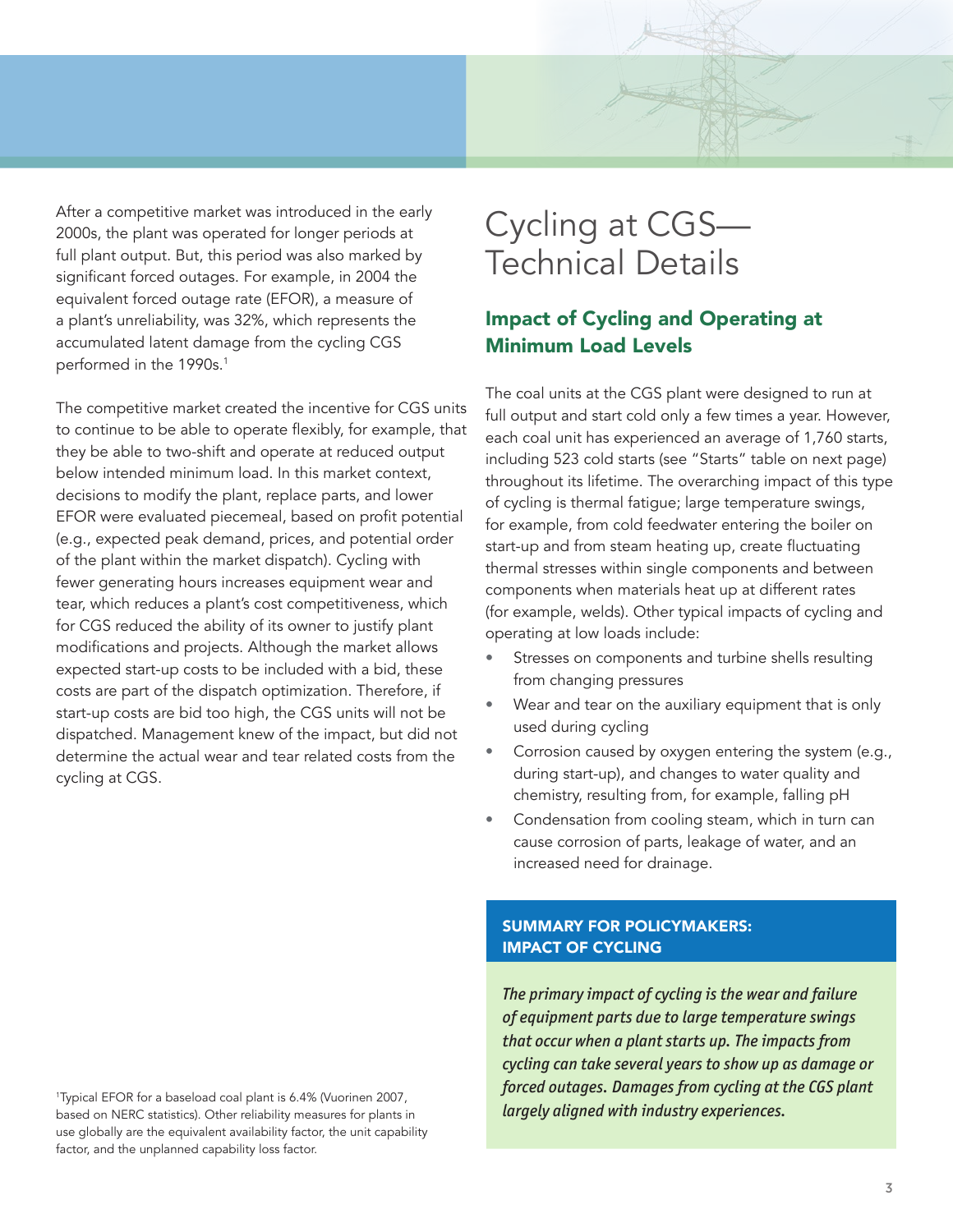#### Average Number of Starts at CGS over Course of Plant Life

*of power systems*

|                                | <b>Total 1,759</b> |
|--------------------------------|--------------------|
| Hot $(1.5 - 2$ hours to sync): | 814                |
| Warm (4 hours to sync):        | 422                |
| Cold (7-8 hours to sync):      | 523                |

These impacts can cause equipment components, particularly in the boiler, to fatigue and fail. The equipment failure in turn leads to increased outage rates, increased operations and maintenance (O&M) costs, additional wear and tear from the increased O&M, and more extensive and sophisticated training and inspection and evaluation programs (EPRI 2001). The damage from cycling is not immediate—for example, components may fail and EFOR may rise a few years after significant cycling.

Specific experiences from cycling at the CGS plant include:

- Failures of boiler tubes caused by cyclic fatigue, corrosion fatigue and pitting.
- Cracking in dissimilar metal welds, headers and valves, and other thick-walled components due to rapid changes in steam temperature.
- Cracking of generator rotors due to the movement between the rotor and casing during "barring" (the use of slow turns to keep rotors from being left in one position too long during turning gear operation); the rubbing creates copper dusting, which can also cause ground faults in the rotor.
- Oxidation, for example, from exposure to air on startup and draining; oxides in boiler tubes can dislodge due to thermal changes. *See photo for an example of*  foreign object damage on turbine fin "96."
- Corrosion of turbine parts, not only from oxides (see above) but also from wet steam that occurs on startup, during low-load operations, and during poor layup conditions when the plant is dried. This was not a significant issue at CGS.
- **Incidence of condenser problems** that occur, for example, when thin tubes crack from thermal stresses at start-up and shutdown; two-shifting requires

condensers to be blown down, i.e., water must be drained from equipment to remove mineral build up from condensate. At the CGS plant, the high number of blow downs with its significant water throughput caused wear and tear and copper to be leaked into the adjacent lake. Eventually, the condenser was retubed at CGS.

- Migration of turbine blade root locking shims associated with frequent cycling.
- Rewedge frequency on stator increased with increased cycling.



Photo by Debra Lew, NREL

## Modifications to the CGS Plant and Operations to Minimize Cycling Impacts

The CGS plant owner made a host of physical modifications to equipment to prevent and address impacts from cycling and low load operations, but the owner estimates that once the physical changes were in place, 90% of future savings in costs came from adjustments to operating procedures. For example, establishing procedures and training on boiler ramp rates has been especially effective. Controlled ramp rates help minimize thermal fatigue, and continual reinforcement of its importance through training helps ensure that ramp rate procedures are followed.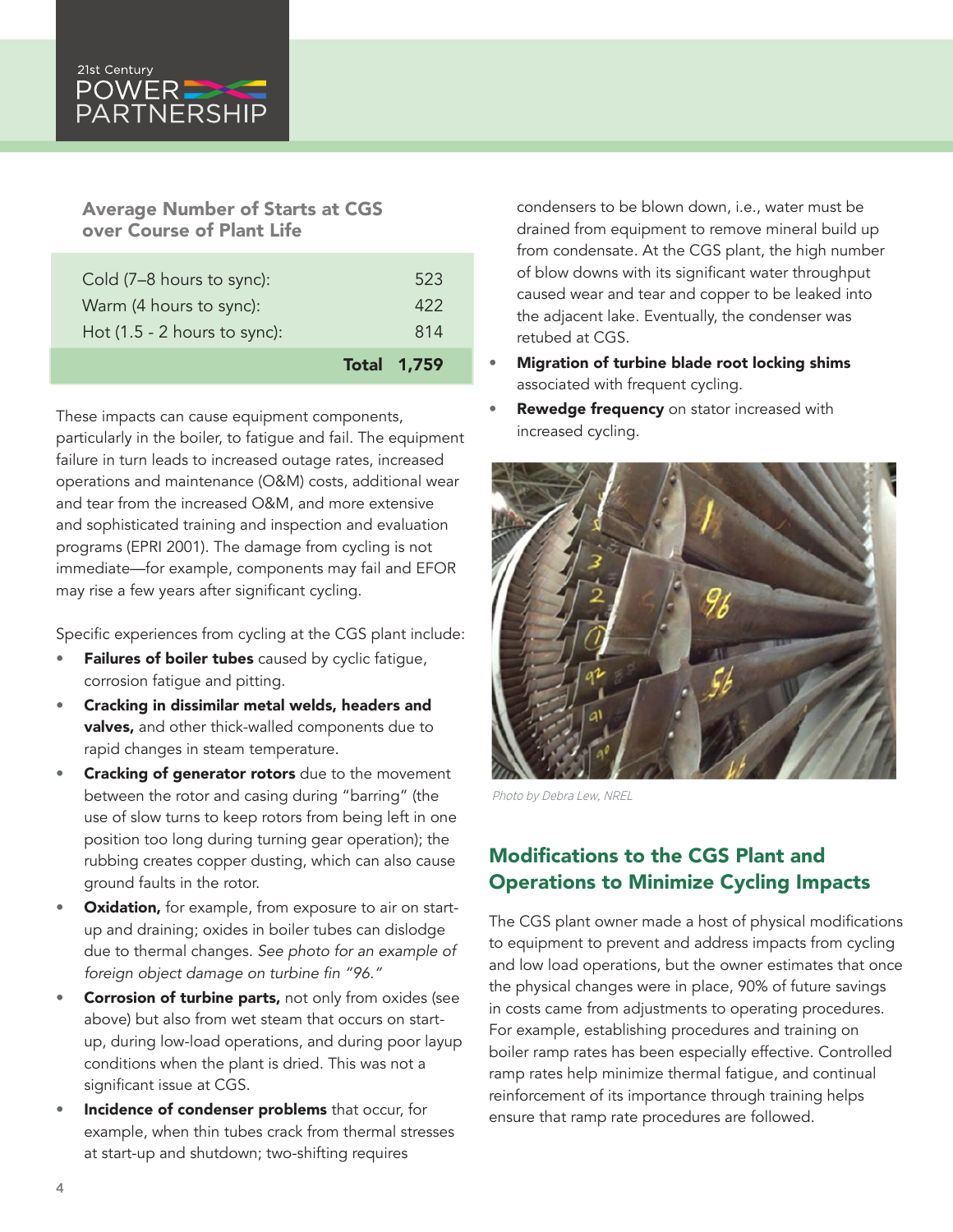Another example of effective modifications to operating procedures is high-energy piping inspections, the value of which is not always appreciated at other coal plants. The inspection program at the CGS plant reviews all the failure mechanisms that can occur (e.g., aspects of thermal and corrosion fatigue), and the program establishes a repair process and a repair program for each failure mechanism. The owner employs many similar inspection programs, for example, for the hanger rods that hold the high-energy piping. These examples illustrate that effective operating procedures require an understanding of all components impacted by cycling—not just major ones. All need to be addressed to anticipate and minimize forced outages.

#### Operating Procedures

To meet the flexibility requirements, CGS operators experimented with different operational procedures over the years. Some of the modifications to operating procedures included:

- Forced cooling: The owner of CGS experimented with accelerated forced cooling for the boiler, which would enable the owner to more quickly shut down the unit to repair a boiler tube and be back online in two days. Despite maintaining temperature changes within equipment specification, after a year of implementing accelerated forced cooling, the units recorded a noticeable increase in corrosion and cyclic fatigue failures. As soon as the owner returned to natural cooling, the failure rate decreased. This was a learning experience for the plant operators, since force cooling the boiler resulted in a rapid rate of temperature change causing increased damage. Hence, shut-down procedures now call for keeping the boiler shut for the first four hours (natural cooling).
- Monitoring economizer inlet headers: Economizer inlet headers can crack from intermittent additions of cold feedwater to the hot inlet header. The plant owner installed thermocouples to examine temperature differentials between the header and water, and switched from intermittent to trickle feed. The boiler manufacturer recommends maintaining the differential at less than 37.8°C (100°F) (B&W 1994), but the owner takes further precautions and keeps the temperature difference at less than 30°C.
- Layup procedures: The owner established and follows layup procedures that vary based on how long the unit will be off (e.g., drain while hot for short outages; use nitrogen blankets for long outages). These procedures reduce boiler tube failures and other effects of corrosion fatigue.
- Pressure part management: The owner established a pressure part management program, which entails reviewing every pressure component and establishing causes for degradation and failure.
- Other changes to boiler operating procedures: These included a boiler metal temperature monitoring program; a tube replacement and inspection strategy; a thermal and cyclic fatigue inspection and repair program; a fly ash erosion program to reduce tube failures; and inspection programs for expansion joints, dissimilar metal welds, and flow-accelerated corrosion.
- Temperature monitoring for turbine parts: As with its actions to reduce damage to boilers, the owner established training and monitoring procedures, with associated monitoring equipment, to limit ramp rates and to monitor temperature changes to heavy wall fittings, headers, and the casing to the main steam line.

#### SUMMARY FOR POLICYMAKERS: MODIFICATIONS TO OPERATING PROCEDURES

*Changes to plant operating procedures have been critical to enabling CGS to cost-effectively cycle on and off. Controlling the rise in temperatures on plant startup and temperature drops on shutdown and having rigorous inspection programs for major and minor components have limited the damage from cycling. Training programs to reinforce the skills needed to monitor the impacts of cycling have also been central to the plant owner's strategy. Once the physical modifications were in place, approximately 90% of the plant's subsequent savings came from changes to operating procedures.*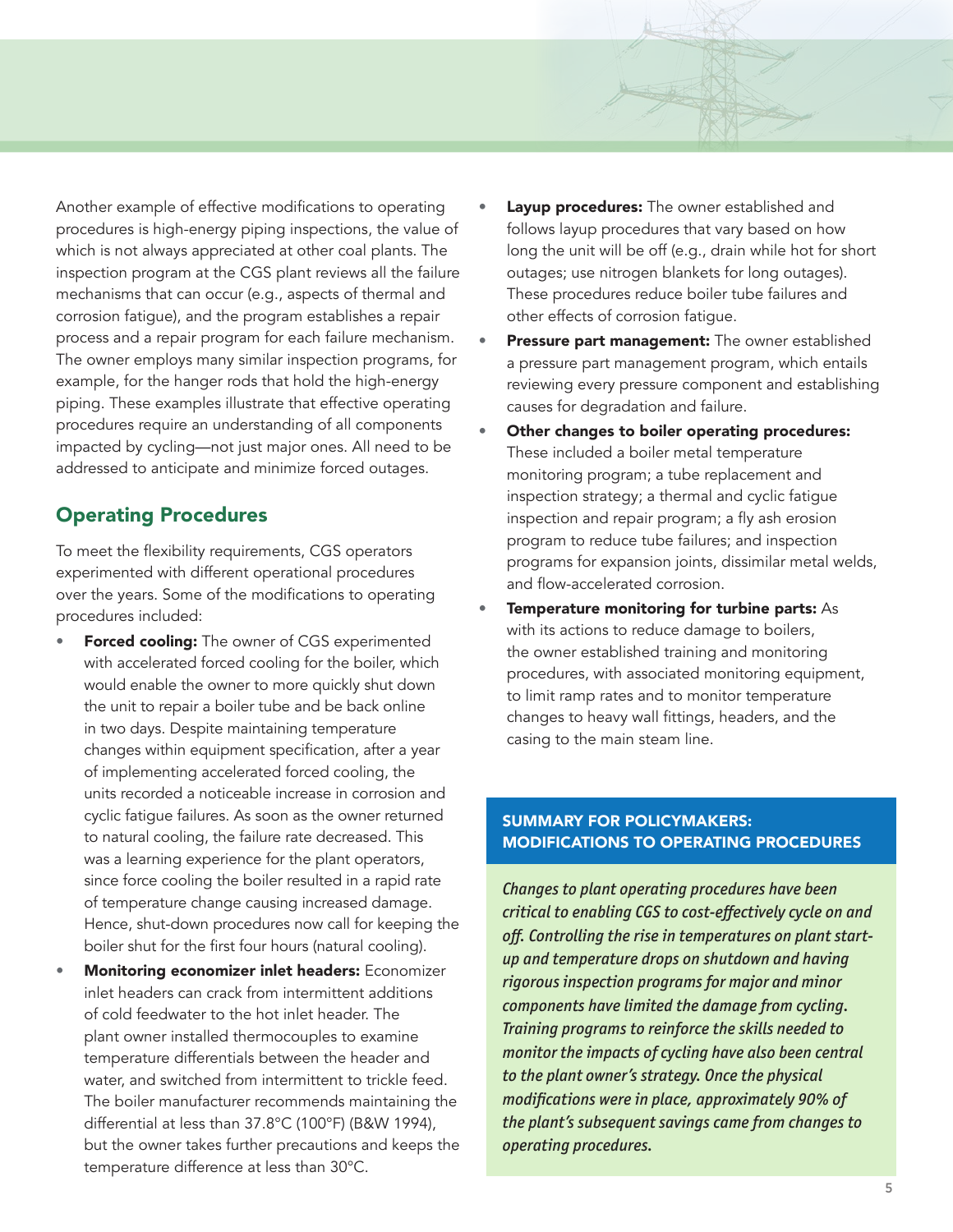#### 21st Century POWER – **PARTNERSHIP**

*of power systems*

- Water chemistry maintenance: To reduce corrosion, proper water chemistry must be maintained to protect surfaces that oxidize. Because water chemistry varies with cycling, the owner maintains chemistry staff onsite at all hours. The owner also established a Chemistry Managed System (following ISO Standards).
- **Environmental controls:** The owner created maintenance procedures for environmental controls to manage impacts of cycling.
- **Breaker maintenance:** The owner modified its maintenance and inspection program for low and medium voltage breakers.
- Overall monitoring programs: The owner conducted a "gap review" in 2012, in which it compared reports from the Centre for Energy Advancement through Technological Innovation, the Electric Power Research Institute (EPRI), and Structural Integrity on best practices associated with cycling with CGS's equipment status and mitigating actions.

## Physical Modifications

CGS also made many physical modifications to the boilers, pulverizers, turbines, rotors, and condensers, including modifications to:

- Boiler:
	- Added a metal overlay to water walls to minimize oxidation
	- Modified buckstays (would now cost approximately \$1 million–\$1.5 million per unit, including asbestos handling and cost of cutting)
	- Replaced some metal fold expansion joints with fabric joints
	- Cut back tie bars on membrane walls to avoid corner tube failures
	- Cut back membranes in various areas to reduce start-up stresses
	- Replaced flow elements in the feed pump recirculation valves
	- Replaced dissimilar metal welds (approximately \$1 million–\$1.5 million for major header)

#### SUMMARY FOR POLICYMAKERS: PHYSICAL MODIFICATIONS

*Physical changes to the plant have also been critical to the CGS plant's cycling. These changes have focused on actions that improve drainage and thermal resiliency, and reduce opportunities for corrosion.* 

*Decisions on whether and when to replace parts or modify components have been made on a case-bycase basis. In other words, the plant owner analyzed whether wholesale power market opportunities in the coming year justified the cost of replacing a part and reducing the forced outage rate.*

- Strategically replaced corner tubes (\$200,000 per corner; \$175,000 for upper corner tubes; total \$4 million)
- Pulverizers: Converted the water deluge system to steam inert (\$2 million–\$3 million); fixed gearboxes (\$300,000–\$500,000)
- **Turbines:** Added drains, upgraded the lubrication system, modified vacuum pumps and low-pressure crossover bellows, and inspected the non-return valves, which can be damaged during shutdowns
- Generator Rotors: Insulated and epoxied key parts to reduce rotor cracking from rubbing, and established continual tests and checks to monitor trends
- **Condenser:** Sacrificially plugged tubes at the top of the condenser due to low loads and water impingement; also installed stainless steel air removals and retubed the existing admiralty brass on several units (\$6 million–\$8 million/unit).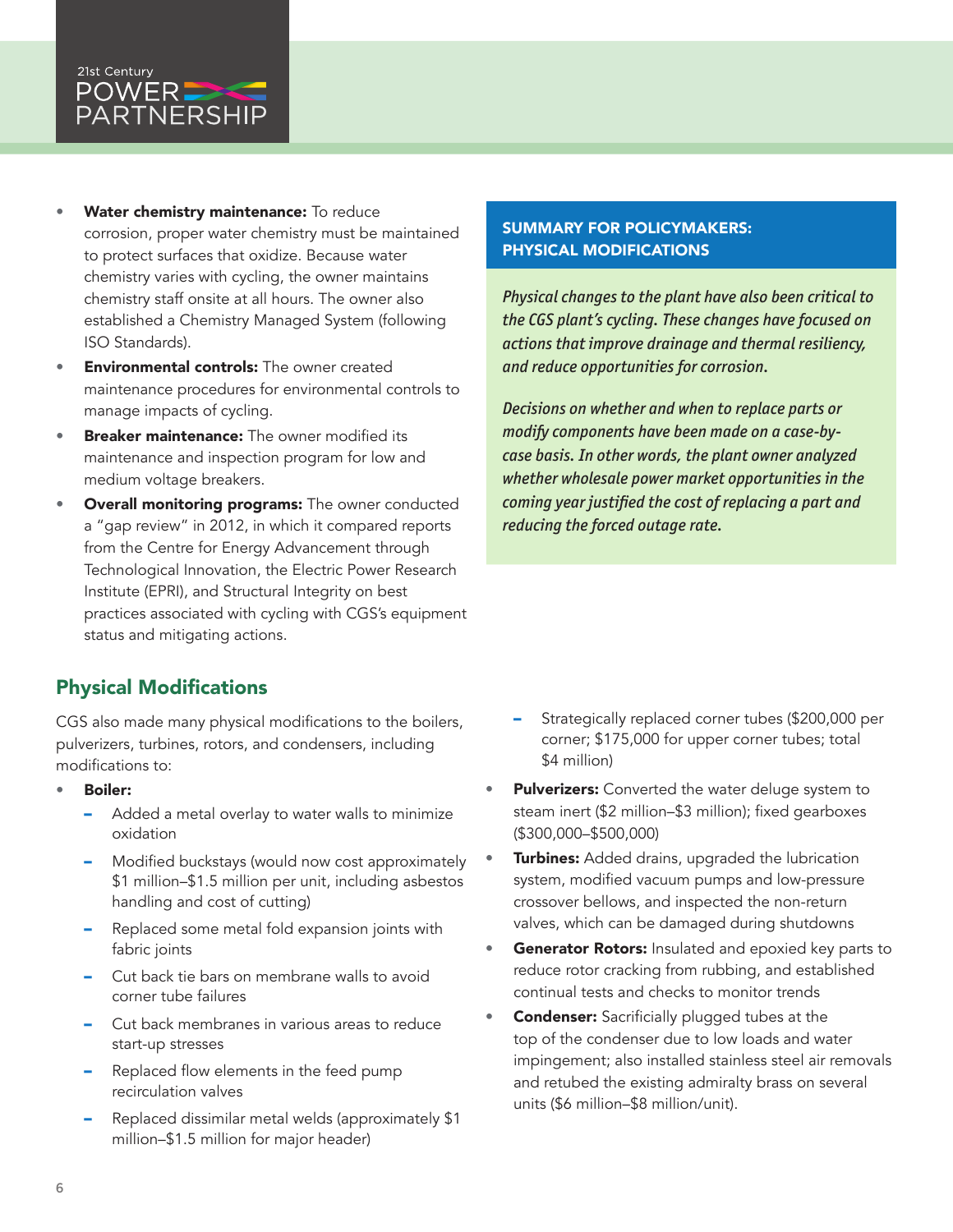To determine when to make modifications, the plant owner annually assessed peak capacity requirements for the market, the role of the thermal fleet, the likely dispatch order of individual units, and the costs to reduce EFOR per unit. Based on this information, the owner conducted targeted O&M, prioritizing units with better EFOR costs to bring down rates. The owner did not maintain EFOR rates at a uniform level; the decision not to do so was mediated by larger market factors.

The owner was not able to enact all best practices to prevent cycling damage. For example, during the early 1990s when cycling increased, market conditions and relative requirements for the asset did not allow for major O&M and capital expenditures. Also, the owner has been unable to justify the costs of other industry best practices for cycling, such as utilizing heating steam from auxiliary boilers, bypass systems, and cross-connection between units (for more information on best practices, see EPRI 2001 and Kumar 2012).

#### Recent EFOR Rates

| 2002      | 14%        |
|-----------|------------|
| 2003      | 20%        |
| 2004      | 33%        |
| 2005      | 25.5%      |
| 2006      | 22%        |
| 2007-2009 | $16 - 17%$ |
| 2010      | 9%         |
| 2012      | 20.5%      |
|           |            |

#### Decreasing Minimum Generating Levels

Minimizing generation levels can allow plants to stay online during periods of low energy prices, such as at night, and minimize the need for and impacts of cycling. The CGS plant owner must also sometimes run its plant for non-market reasons, namely to keep heat in the building. The owner experimented with reducing output below 90-MW net (19% net rating), an already significantly low generating level for most utilities, which typically limit minimum generation levels to 40%-50% of rated capacity. To generate 50-MW gross, 35-MW net for 2–6 hours, the owner monitored temperatures and conducted tests on the turbine to establish limiting factors. The test run was successful. It was discovered that, while there might be some efficiency loss from keeping all boiler drains open, the turbine was the limiting factor at lower loads. Some of the likely sources of problems—such as turbine blades fluttering, economizer misting, or issues of mixed flow—did not materialize, at least to concerning levels. The owner lacked sufficient instrumentation to fully evaluate the impacts of such low operating levels on the boiler. If the owner were to do this long-term, the company would thoroughly evaluate the boiler design at low generating levels and then have a turbine designer evaluate impacts on valves, blade flutter, and other parts and processes.



Photo from iStock 8555389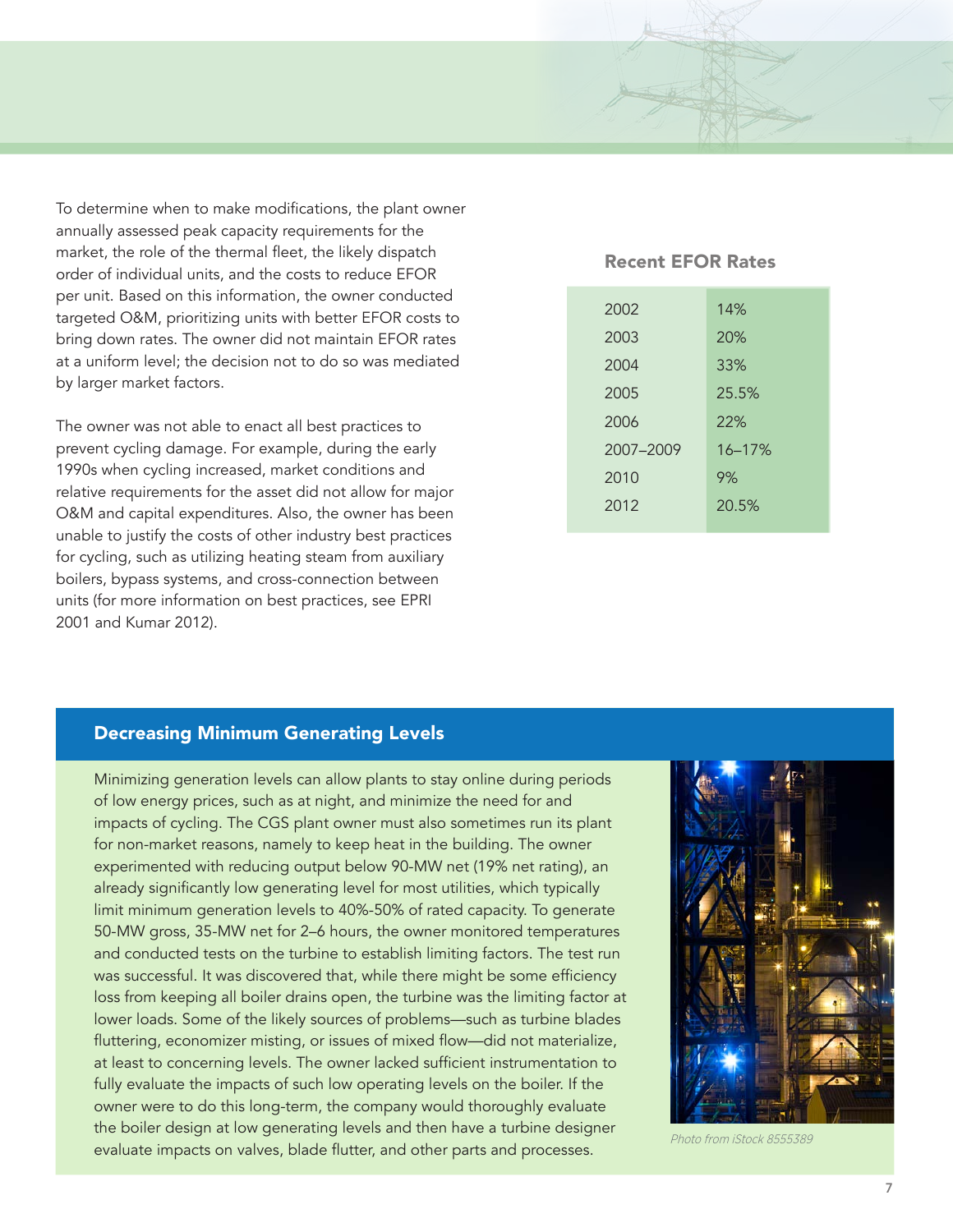

## Cycling at CGS—Costs and Replicability

*of power systems*

## Costs to Modify Plant and Operations to Achieve Flexibility

The costs associated with cycling, and modifications made in response, are difficult to isolate. Modifications were made over the course of decades, in response to both cycling and non-cycling wear and tear, to achieve EFOR rates that varied highly by unit and year. Extrapolating cost implications for coal plants generally from the CGS plant to other plants is difficult due to variations in age, design, and history of operations. Moreover, decisions on the scope and timing of modifications depend on business case justifications, which are very market- and context-specific, and which vary from year to year.

Studies such as Kumar (2012) evaluate cycling costs by calculating operating, maintenance, and repair costs associated with cycling. The plants in this case study of CGS represent typical operations, in which coal plants are operated and maintained according to baseload requirements. Yet, the CGS plant owner understood that CGS would be cycling significantly and therefore modified operating practices and equipment to minimize the impacts of cycling. Thus, the costs to mitigate cycling based on EFOR rates at CGS are likely less than those for other plants with similar cycling and EFOR rates, based on the owner's proactive changes to operations and equipment.

Cycling also incurs costs associated with increased emissions rate. The selective catalytic reduction (SCR) system, which controls emissions, must be operated at a minimum plant generating level. But, if the CGS plant needs to cycle below this level, the owner has authority to run the plant without the SCR system. Other emissions impacts occur due to increased fuel use at start-ups, reduced plant efficiency at less than full loads, and reduced effectiveness of pollution-control equipment when flue gas temperatures at start-up are too low to support

the chemical reactions needed to remove pollutants (Lew et al. 2013). For example, emissions of nitrogen oxides at the CGS plant increase 10% on start-up due to increased fuel use then. Despite the fact that emissions rates during cycling can be higher than rates during non-cyclic operation, studies such as Lew et al. (2013) show that the avoided emissions from wind and solar far outweigh secondary emissions impacts induced by cycling.

### Replicability

The CGS plant has achieved flexibility in cycling over the course of several decades, and the experience has provided valuable information on impacts, recommended modifications to operations and equipment, and relative costs. Nevertheless, some of the aspects of CGS that improve the plant's flexibility might not easily translate to other contexts.

Physical distinctions: Some of CGS's original plant designs are conducive to cycling; the owner did not need to conduct major capital retrofits, which may not be the case in other North American plants, most of which have different designs. For example, CGS's boilers are horizontal and include automated drains. The horizontal design facilitates cycling by improving drainage, which is needed to reduce corrosion fatigue and the time needed to come back online. Good operating practice requires drainage of any residual water in the boiler to reduce thermal shocking of tubes in the boiler. In contrast, almost all other boilers in North America are of a "pendant design," which result in water accumulation at the bottom of the U-shape and slow drainage. This design cannot be modified, although a \$10 million–\$15 million bypass system could be added to control temperatures and reduce tube failure. Automation of the drainage system (on both the boiler and the main steam line) is also critical to reducing failures, and this is absent in most plants. Earlier in a plant's projected lifetime, major retrofits could make economic sense.

**Operating distinctions:** CGS experiences much higher EFOR rates than are typically accommodated in markets, where coal plants run at baseload. They can manage these high EFOR rates based on the role that these coal units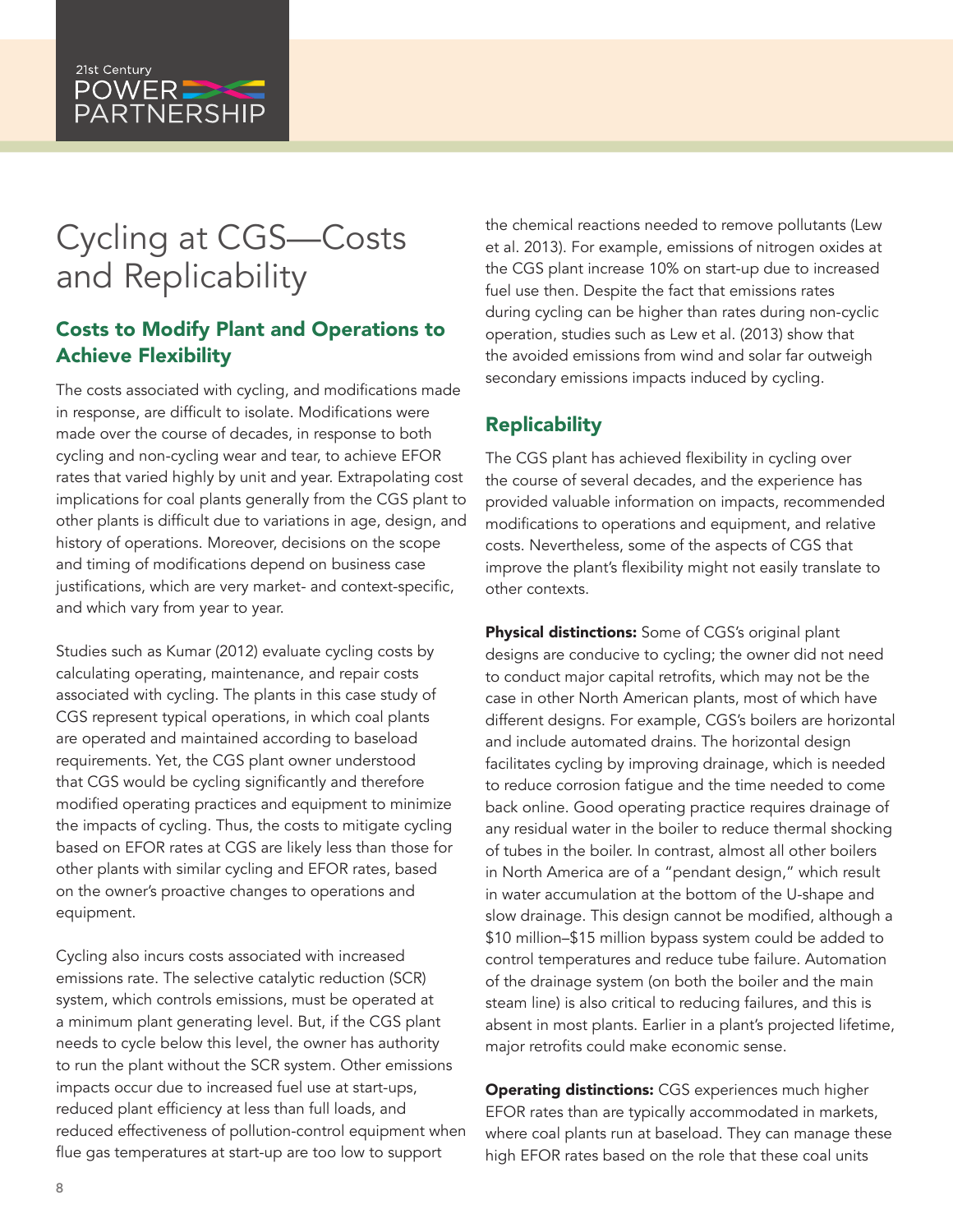play in their system operations. That said, these plants have lower capacity factors and high startup rates. The CGS plant owner found that EFOR rates could be reduced by being very proactive with inspections and strategic operational modifications. Nevertheless, a trade-off between maintenance costs and EFOR rates remains. Grid operators may need to change how they operate their systems, and coal plant operators may require a cultural shift to adapt to higher EFORs. This is particularly true because justifying maintenance costs over EFOR rates could become increasingly difficult if the cost per unit of energy generated increases at low generation levels. Market areas with capacity payments could alleviate this potential. Another example of an operating distinction is full-time onsite chemistry staff at CGS.

**Regulatory distinctions:** Operating at low generation levels could be challenging in other regulatory contexts if plants are required to run environmental controls at all output levels. Operating an SCR system requires a minimum generating level that is frequently higher than the low generating levels at which the CGS plant owner is permitted to operate.

#### **Conclusions**

The transformation of the power sector to greater penetration levels of renewable energy, demand response, and other emerging technologies in many cases requires that an increased proportion of the power generation fleet be flexible. In other words, it must be able to cycle up and down to meet the remaining demand for electricity. At CGS, the plant owner has achieved what few coal plant operators have been able to do: modify a plant that was intended to run only at baseload into one that can meet peak demands, cycling on and off up to four times a day to meet morning and afternoon electricity demand. Key to the owner's success is changing operational practices: monitoring and managing temperature ramp rates; creating a suite of inspection programs for all affected equipment, large and small; and continual training to reinforce the skills needed in monitoring and inspections. The owner's success in cycling has also benefited from factors specific to CGS. The original plant design, although intended for baseload operations, included features that facilitate cycling. While the cycling features were an advantage for the unit's operating regime, additional modifications and procedural changes were required to improve equipment reliability. Also, the decades-long practice in cycling has increased the owner's tolerance for rates of forced outages that are higher than those that are typical for plants required for baseload, a calculation that the owner bases on market opportunities. Finally, the coal units will be shut down before the end of their lifecycle, which affects decisions on maintenance. Nevertheless, the ability of other coal plant operators to replicate CGS's flexibility will be instrumental in valuing coal in an increasingly low-carbon energy system.